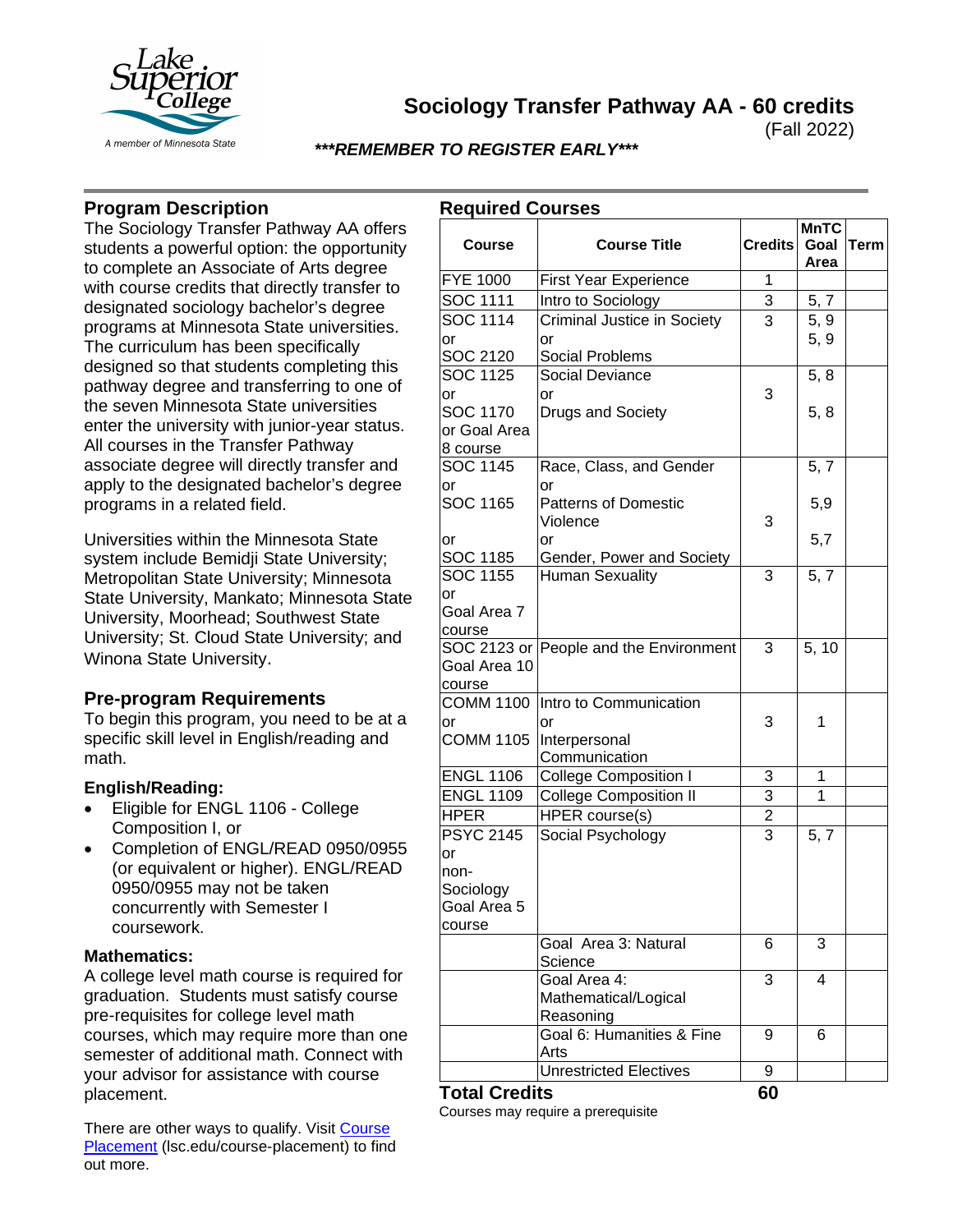

(Fall 2022)

*\*\*\*REMEMBER TO REGISTER EARLY\*\*\**

For interpretation of test results and selection of appropriate coursework; or general information about the program, admissions, financial aid, and getting started at LSC, contact the *[professional advising team](mailto:advising@lsc.edu)* (advising@lsc.edu) or 218-733-7601

## **Program Outcomes**

A student completing Lake Superior College's Minnesota State Sociology Transfer Pathway and transferring into a designated bachelor's program in Sociology at a Minnesota State university will have junior standing and may complete the bachelor's degree within an additional 60 credits. You will be able to transfer to the following designated majors at Minnesota State universities:

| At Bemidji State University:      | Sociology, BA                                                                 |
|-----------------------------------|-------------------------------------------------------------------------------|
| At Metropolitan State University: | Social Science, BA; Applied Sociology, BA; Sociology, BA                      |
| At Minnesota State, Mankato:      | Applied Sociology, BS; Sociology, BS;                                         |
| At Minnesota State, Moorhead:     | Sociology, BA                                                                 |
| At Southwest Minnesota State      | Sociology, BA                                                                 |
| At St. Cloud State University:    | Sociology, BA;<br>Sociology, BA (Concentration in Critical Applied Sociology) |
| At Winona State University:       | Sociology, BA                                                                 |

In order to graduate and be guaranteed admission to a Minnesota State university's designated program you must earn an overall grade point average as indicated by the university to which you will transfer.

For more information about the Sociology Transfer Pathway including course descriptions, course prerequisites, and potential career opportunities, see the [program website](https://degrees.lsc.edu/sociology-transfer-pathway-2/) (https://degrees.lsc.edu/sociology-transfer-pathway-2/)

**or**

Contact Faculty [Theresa Leopold](mailto:theresa.leopold@lsc.edu) (theresa.leopold@lsc.edu) or 218-733-1058